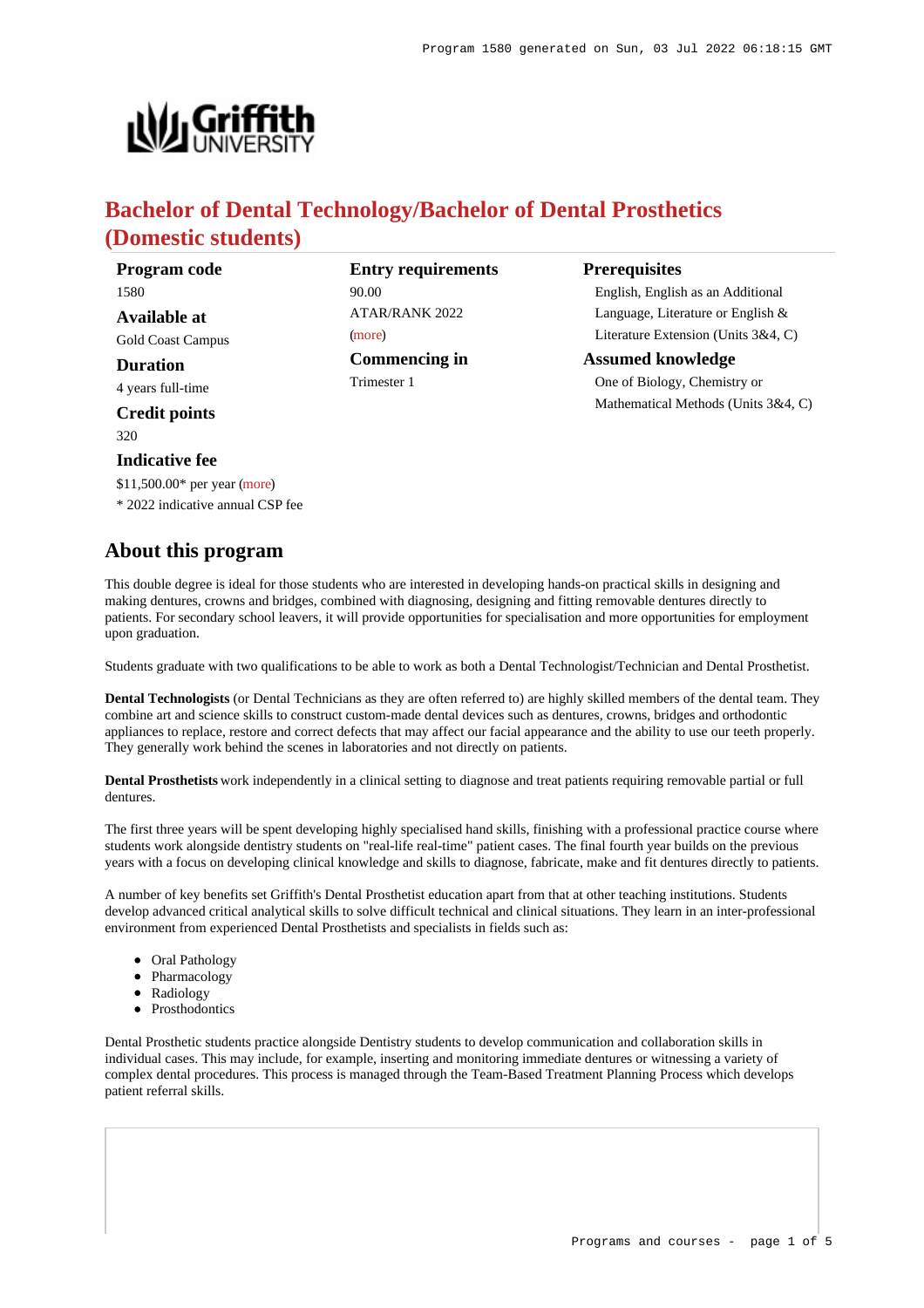| Code                                                             | <b>Program title</b>                                                | <b>Campus</b> | Intake             |  |
|------------------------------------------------------------------|---------------------------------------------------------------------|---------------|--------------------|--|
| 1574                                                             | <b>Bachelor of Dental Technology</b>                                | Gold          | Trimester 1        |  |
|                                                                  |                                                                     | Coast         | only               |  |
| 1580                                                             | <b>Bachelor of Dental Technology/Bachelor of Dental Prosthetics</b> | Gold          | <b>Trimester 1</b> |  |
|                                                                  | (this program)                                                      | Coast         | only               |  |
| 1638                                                             | <b>Bachelor of Dental Prosthetics</b>                               | Gold          | Trimester 1        |  |
|                                                                  |                                                                     | Coast         | only               |  |
| Progression is dependent upon satisfying admission requirements. |                                                                     |               |                    |  |

## [My attendance during the program](https://www148.griffith.edu.au/programs-courses/Program/1580/Overview/Domestic#attendance)

## **Attendance information**

The Bachelor of Dental Technology/Bachelor of Dental Prosthetics is offered full-time on-campus. DOH-coded courses in this program are exclusively for Dentistry students and are offered at the Ian O'Connor (G40) Building at the Gold Coast campus.

As a full-time student, students will generally attend 28-32 hours of scheduled classes per week throughout the trimester. Classes may be scheduled during the day and evening throughout the week and on Saturdays.

In the Bachelor of Dental Technology/Bachelor of Dental Prosthetics students must maintain a full-time study load. Part-time study is only permitted in circumstances where credit for prior learning is awarded and a full-time structure is not available as a consequence or where a student fails a course and is required to repeat that year of the program.

Due to the need for students to develop complex clinical and technical skills throughout this program, extensive hands-on exposure to clinical/laboratory environments is required. As a result, some courses commencing from Year 1/Trimester 2 of this program will extend beyond the standard teaching trimester (i.e. commencing earlier and extending later than the standard trimester). Exact dates over which these extended courses will run will be published on a trimester-by-trimester basis in the Academic Calendar.

The School of Medicine and Dentistry delivers electronic assessment via ExamSoft's Examplify application. Students enrolled in this program are required to have access to a portable computer device (laptop or tablet) that can be taken on campus to complete examination and assessment activities. This device must meet the minimum system requirements for [Examplify](https://examsoft.com/resources/examplify-minimum-system-requirements/).

The School has a small number of loan devices that may be available to students who do not have access to a personal device. Students must apply for access to loan devices in the lead up to an examination or assessment. Please note the School cannot guarantee a loan device will be available for every applicant.

#### **Managing study interruptions**

#### **Leave of absence**

Students will require approval from the Dean, Dentistry, or nominee to take a leave of absence. Students who wish to take leave of absence may do so for no more than one year. Students who take leave of absence cannot be guaranteed a place in the Bachelor of Dental Technology/Bachelor of Dental Prosthetics upon their return due to space limitations and readmission will be subject to available places at the time of application.

#### **Readmission**

A student who has discontinued enrolment in a Dentistry program and who is not on an approved leave of absence is required to seek approval for readmission to the program from the Dean, Dentistry, or nominee. Readmission to a Dentistry program is not guaranteed and will be considered on a case-by-case basis. Please contact the [School of Medicine and Dentistry](https://www.griffith.edu.au/griffith-health/school-medicine-dentistry) for further details.

## **Studying amid COVID-19**

The University's Mandatory COVID-19 Vaccination or Testing policy is under review and consultation and will be suspended from 14/4/2022. Please visit [Studying amid COVID-19](https://www.griffith.edu.au/coronavirus/studying-amid-covid-19) for more information.

#### **Student Income Support**

To be classed as a full-time student, you are required to enrol in a minimum number of credit points each standard study period. The minimum credit points for full-time enrolment in this program is 30 credit points.

Trimester 1 and Trimester 2 are deemed standard study periods. As Trimester 3 is a non-standard study period, continuing students moving from one year to the next will not be required to study during this trimester to be eligible for student income support.

Domestic students who commence in Trimester 3 may be eligible for student income support from the onset of study provided they are enrolled full-time in this study period.

Please refer to the [Australian Government website](https://www.humanservices.gov.au/customer/dhs/centrelink) for more details.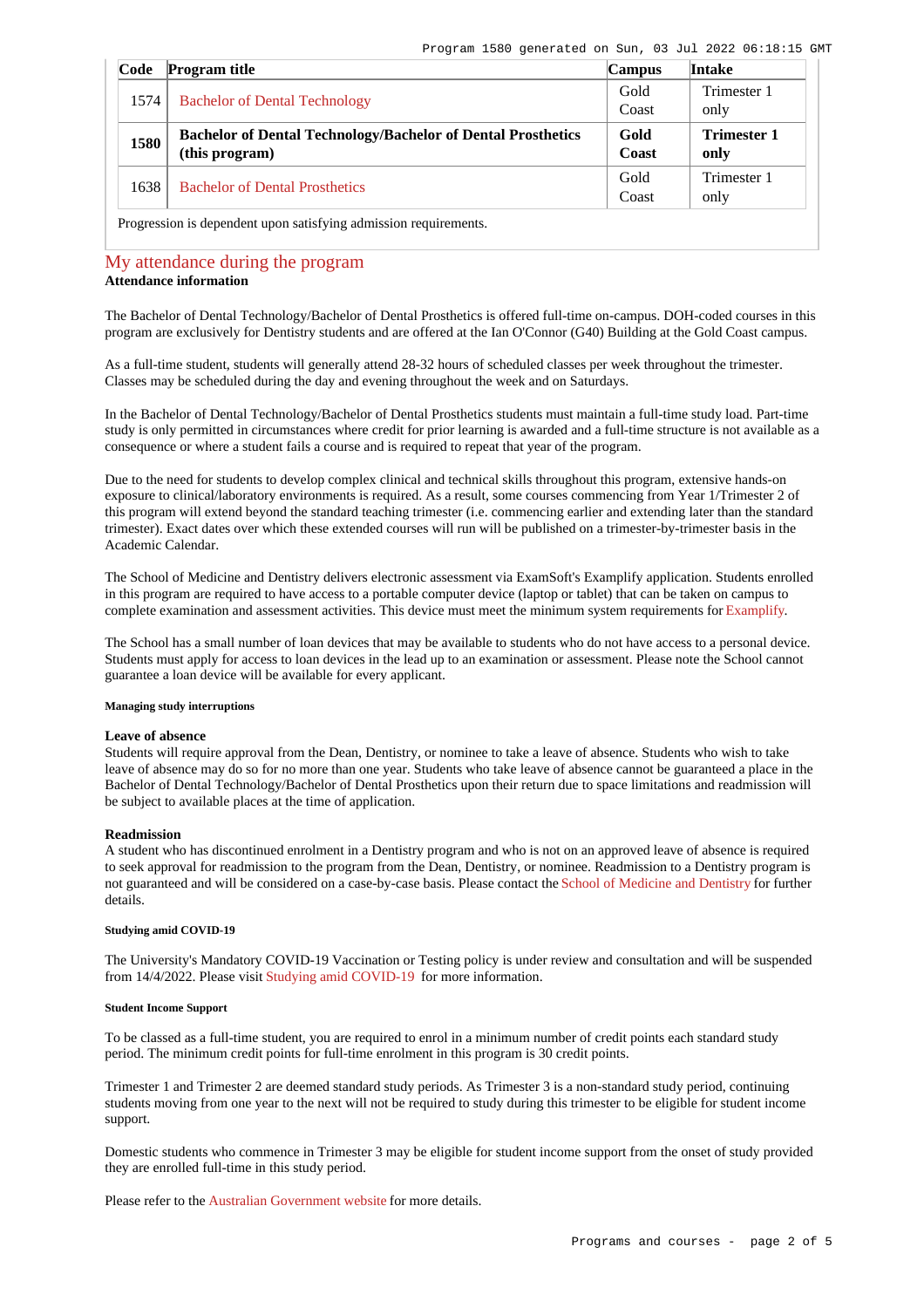#### **Work-integrated learning**

The School of Medicine and Dentistry offers extensive work-integrated learning experiences. The Bachelor of Dental Technology/Bachelor of Dental Prosthetics students are exposed to a "real life" dental laboratory from Year 1 to 4 where they work directly within a commercial laboratory facility. Work-integrated learning is undertaken in the Griffith Health prosthetic laboratory in the Laboratory Practicum 1-4 courses and culminates in the course [3029DOH Professional Practice](https://www148.griffith.edu.au/Course/3029DOH).

Students are also required to satisfactorily complete 2 weeks (76 hours) of work experience in laboratories external to the University and independent of the school-based laboratory practice completed on site at Griffith University, Gold Coast campus. Work experience placements must be approved by the School of Medicine and Dentistry and may commence from Year 1/Trimester 2 and must be completed by Year 3/Trimester 2.

Dental prosthetic students are also encouraged to observe professional dentists/prosthetists, dentistry students and academics when they are seeing their private patients in our intramural private practice clinic. In the final year, the 'Comprehensive Prosthetics' course provides a work-integrated learning opportunity where students manage, treat and monitor patients for removable oral prosthetic care in a safe supervised practice.

#### **Overseas exchange program**

Griffith students enrolled in the Bachelor of Dental Technology/Bachelor of Dental Prosthetics program have the opportunity for a student exchange to Oslo, Norway in Trimester 1 of their final year of study.

Eligible students can apply to study at Oslo Metropolitan University (OsloMet, formerly HiQA) in the Spring Term (January-June) and students should contact the [School of Medicine and Dentistry](https://www.griffith.edu.au/griffith-health/school-medicine-dentistry) for further details.

## [My career opportunities](https://www148.griffith.edu.au/programs-courses/Program/1580/Overview/Domestic#opportunities)

## **My career opportunities**

With this qualification graduates may find employment opportunities in the public and private health sectors through government health department clinics and private practice as a Dental Technician/Dental Prosthetist or Clinical Dental Technician.

**Dental Technologists** (or Dental Technicians as they are often referred to) may find employment with Dental Technicians, Dentists, Dental Prosthetists, Prosthodontists, Orthodontists, Periodontists, and Oral Surgeons in the public or private health sectors working to referring dental practitioners and specialist's prescriptions. Graduates will be able to design and construct oral devices according to international standards that meet individual patient's needs. Dental Technicians work with a wide range of materials and techniques such as: gold, porcelain, plastic and lost wax technique and CAD-CAM (Computer Aided Design/Manufacturing). They may see patients to record the colour, shape and characteristics of existing teeth.

With this qualification, graduates can apply technical skills, scientific knowledge, artistic skills and compassionate nature across three distinct specialist areas - Prosthodontic, Conservative and Orthodontic - or you may eventually choose selfemployment. Graduates will be well equipped to sit for a 'skills exam' requested by employers.

#### **Prosthodontic Technician and Clinician (Removable Prosthodontics)**

Dental Prosthetists work directly with patients to provide removable partial dentures and will also design and fabricate full and partial dentures in plastic or alloy. Graduates will be well equipped for the variety of procedures and techniques to replace missing teeth and will work alongside dentists and prosthodontists.

A student graduating as a dental technologist and dental prosthetist can potentially have two income streams. One providing dental technology services to dentists or specialists and working directly with a patient as a dental prosthetist providing patient care (including referral) and treatment to replace missing teeth.

## **Self-employment**

Graduates will gain an understanding of the operational issues involved in establishing a new business. Graduates may own and operate a dental laboratory or clinic. Graduates can progress onto employment in management roles such as senior or chief technician or prosthetists; quality control technicians/prosthetist; teaching or dental sales.

#### **Research opportunities**

Graduates can apply to progress their research skills through an Honours, Masters or PhD qualification which may lead to various roles in academia or in large-scale organisations (corporations/companies, government departments, non-profit/charity organisation).

#### **International opportunities**

Graduates will be equipped to apply for dental technologist/technician registration and dental prosthetist (clinical dental technician) in other countries. They will have gained the necessary knowledge and skills to adapt to the examination process required for registration.

## [Program accreditation](https://www148.griffith.edu.au/programs-courses/Program/1580/Overview/Domestic#accreditation)

**Program accreditation**

The Bachelor of Dental Prosthetics is accredited by the [Australian Dental Council \(ADC\)](https://www.adc.org.au/).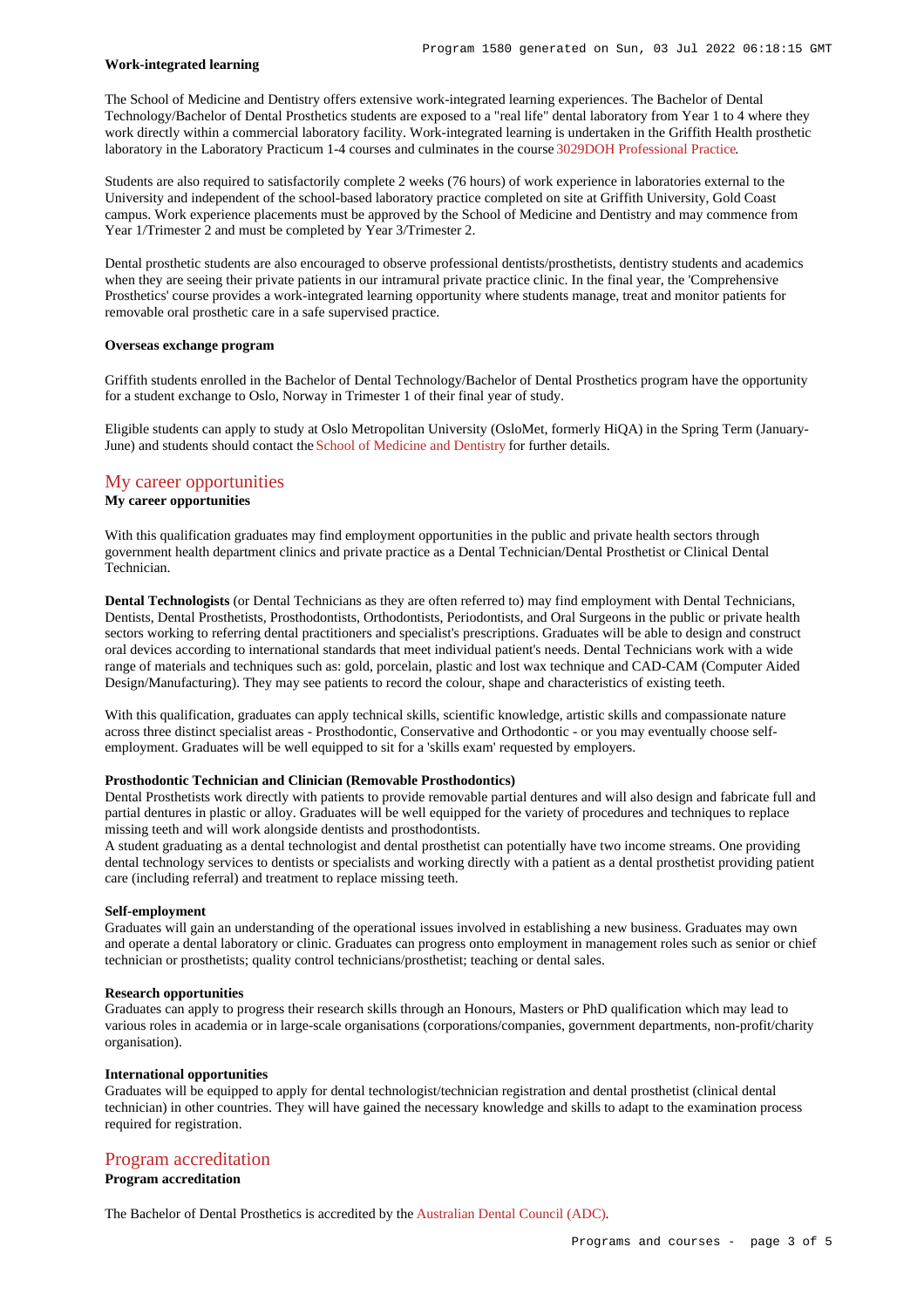## [Professional recognition](https://www148.griffith.edu.au/programs-courses/Program/1580/Overview/Domestic#recognition)

## **Professional recognition**

Graduates of Bachelor of Dental Prosthetics will be eligible to apply for registration with the Dental Board of Australia (DBA) via the [Australian Health Practitioners Regulation Agency \(AHPRA\)](https://www.ahpra.gov.au/) subject to meeting any additional requirements that may be stipulated by the Dental Board of Australia. As these requirements may change from time to time, students should contact AHPRA to confirm registration requirements.

## [Placement requirements](https://www148.griffith.edu.au/programs-courses/Program/1580/Overview/Domestic#placement)

## **Professional Practice requirements**

There are placements associated with this program and before undertaking professional experience placements, all students in this program are required to have completed the following by the end of their first trimester of study:

- Vaccinations and Health Tests
- Licenses and Certificates
- Online Training
- Health Placement Requirements

Students should refer to the **checklist of professional practice requirements for their Health discipline** on the [Fit for](https://www.griffith.edu.au/griffith-health/fit-for-professional-practice) [Professional Practice website](https://www.griffith.edu.au/griffith-health/fit-for-professional-practice) for full details of the requirements regarding professional placement to ensure that they meet eligibility for placement.

## [Pathways to further study](https://www148.griffith.edu.au/programs-courses/Program/1580/Overview/Domestic#pathways)

## **Pathways to further study**

Graduates from the Bachelor of Dental Technology/Bachelor of Dental Prosthetics may be eligible to proceed to Honours.

## [What are the fees?](https://www148.griffith.edu.au/programs-courses/Program/1580/Overview/Domestic#fees)

## **Commonwealth supported students**

- The fee is indicative of an annual full-time load (80 credit points) in a program categorized to one of the Australian Government's broad discipline areas (student contribution bands). A student's actual annual fee may vary in accordance with his or her choice of majors and electives. The Australian Government sets [student contribution](http://studyassist.gov.au/sites/studyassist/helppayingmyfees/csps/pages/student-contribution-amounts) [amounts](http://studyassist.gov.au/sites/studyassist/helppayingmyfees/csps/pages/student-contribution-amounts) on an annual basis.
- Find out more...

### **Fee-paying undergraduate (domestic) students**

These fees are only applicable to domestic students who are not Commonwealth supported including:

- Full-fee paying domestic students who commenced their program prior to 2009.
- International students who have been approved to pay domestic tuition fees after obtaining Australian or New Zealand citizenship or permanent residency or a permanent humanitarian visa and who have not obtained a Commonwealth supported place.

#### **Tuition fees**

- A fee-paying undergraduate student pays tuition fees.
- Students are liable for tuition fees for the courses they are enrolled in as at the census date.
- The tuition fee is charged according to the approved program fee for the trimester in which the student is enrolled.
- [Find out more...](https://www148.griffith.edu.au/programs-courses/Program/1580/Overview/Domestic#whatAreTheFees)

#### **FEE-HELP**

Eligible undergraduate fee-paying students may defer their tuition fees by taking out a FEE-HELP loan which is part of the Higher Education Loan Program (HELP). Payment of the loan is via the taxation system when income reaches a specified level.

[Higher Education Loan Program \(HELP\)](http://www.griffith.edu.au/fees-charges/help-loans)

## **Further information**

- [Calculating tuition fees](https://www.griffith.edu.au/fees-charges/domestic-students/calculating-tuition-fees)
- [Fees and Charges Policy:](http://policies.griffith.edu.au/pdf/Fees and Charges Policy.pdf)
	- Schedule E Fees for Undergraduate Students (Non-international)
- [Financial help and support](https://www.griffith.edu.au/welfare)

#### **Additional fee information**